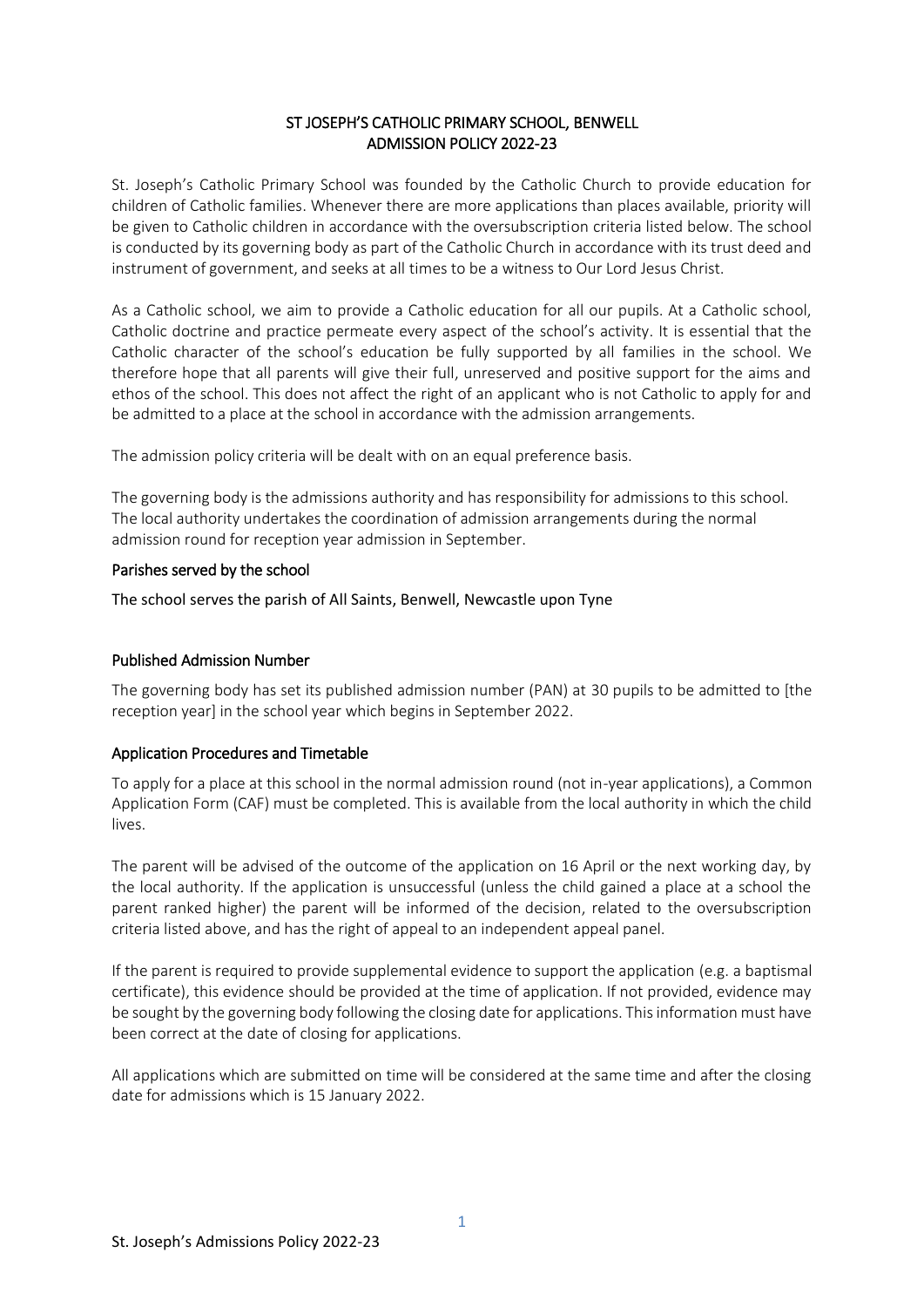### Pupils with an Education, Health and Care Plan (see note 1)

The admission of pupils with an Education, Health and Care Plan is dealt with by a completely separate procedure. Children with an Education, Health and Care Plan that names the school must be admitted. Where this takes place before the allocation of places under these arrangements this will reduce the number of places available to other children.

## Late Applications

Late applications will be administered in accordance with the home local authority Primary Coordinated Admissions Scheme. Parents are advised to ensure that the application is submitted before the closing date.

## Admission of Children below Compulsory School Age and Deferred Entry

A child is entitled to a full-time place in the September following their fourth birthday. A child's parents may defer the date at which their child, below compulsory school age, is admitted to the school, until later in the school year but not beyond the point at which they reach compulsory school age, or beyond the beginning of the final term of the school year for which an offer was made. A child may take up a part-time place until later in the school year, but not beyond the point at which the child reaches compulsory school age. Upon receipt of the offer of a place a parent should notify the school in writing, as soon as possible, that they wish to either defer their child's entry to the school or take up a part-time place.

### Admission of Children outside their Normal Age Group

A request may be made for a child to be admitted outside of their normal age group, for example, if the child is gifted and talented or has experienced problems such as ill health.

Any such request should be made in writing to the headteacher of the school. The governing body will make its decision about the request based on the circumstances of each case and in the best interests of the child. In addition to taking into account the views of the headteacher who has statutory responsibility for the internal organisation, management and control of the school, the governing body will take into account the views of the parents and of appropriate medical and education professionals.

#### Summer Born Children

The parents of a summer born child, i.e. a child born between 1 April and 31 August, may request that the child be admitted out of their normal age group, to the reception class in the September following their fifth birthday and that that the child will remain in this cohort as they progress through school.

Parents who want to make this request should make an application for their child's normal age group at the usual time. The application to the local authority should include this request and in addition it should be made in writing to the headteacher of the school. The local authority will liaise with the governing body that will make its decision about the request based on the circumstances of each case and in the best interests of the child. In addition to taking into account the views of the headteacher, who has statutory responsibility for the internal organisation, management and control of the school, the governing body will take into account the views of the parents and of appropriate medical and education professionals.

Parents will be informed of the outcome of the request before primary national offer day.

If the request is agreed by the governing body, the application for the normal age group may be withdrawn before a place is offered. If the request is refused, the parent must decide whether to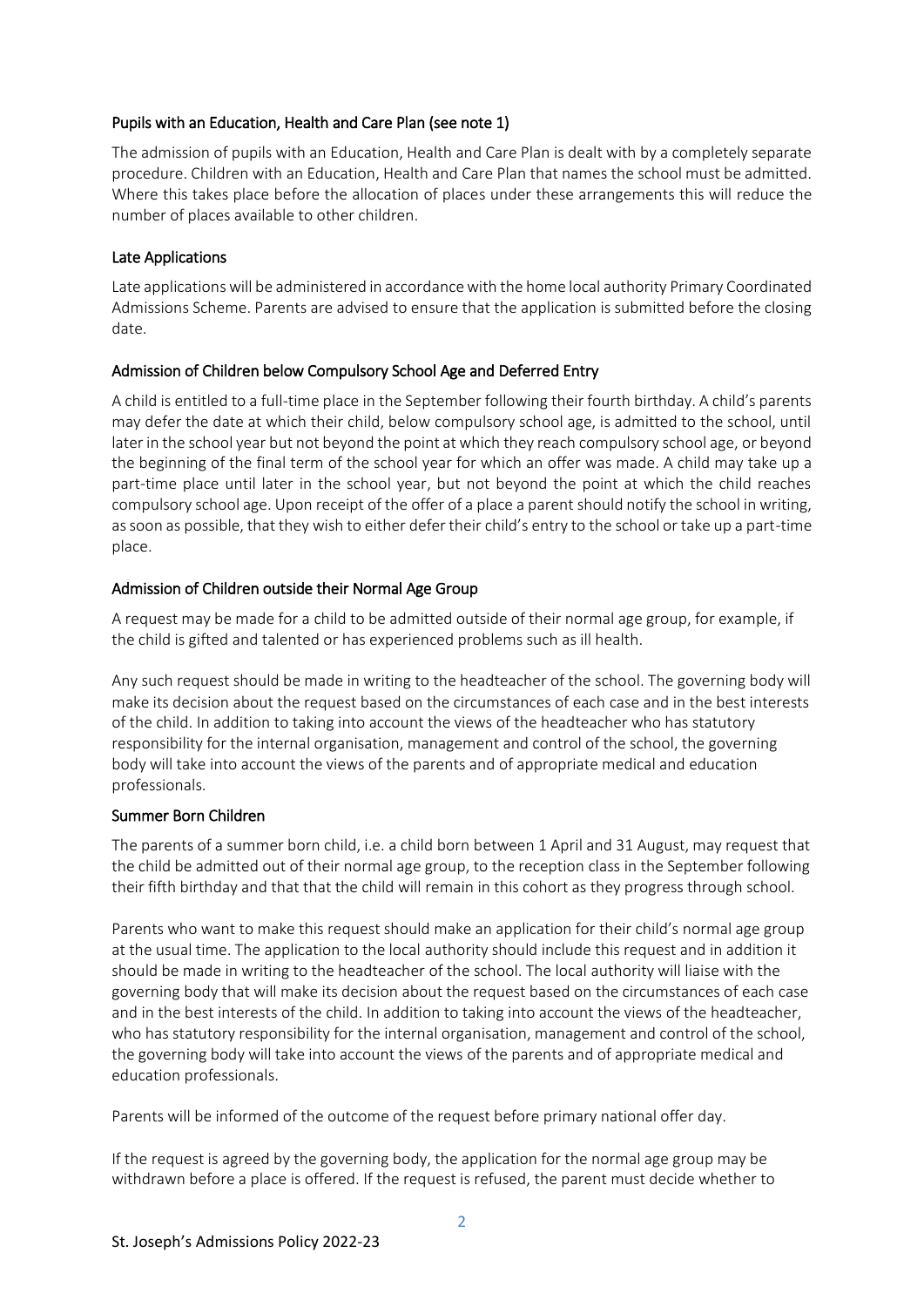accept the offer of a place for the normal age group, or to refuse it and make an in year application for admission to year one for the September following the child's fifth birthday.

Where a parent's request is agreed, they must make a new application as part of the main admissions round the following year.

One admission authority cannot be required to honour a decision made by another admission authority on admission out of the normal age group. Parents, therefore, should consider whether to request admission out of the normal year group at all their preference schools, rather than just their first preference schools.

#### Waiting Lists

In addition to their right of appeal, applicants will be offered the opportunity to be placed on a waiting list. This waiting list will be maintained in order of the oversubscription criteria set out below and not in the order in which applications are received or added to the list. Waiting lists for admission will operate throughout the school year. The waiting list will be held open until the last day of the summer term. Inclusion on the school's waiting list does not mean that a place will eventually become available.

#### Infant Class Size Regulations

Infant classes may not, by law, contain more than 30 pupils with a single qualified teacher (subject to the provisions in the School Admissions Code for 'excepted children'). Parents do have a right of appeal in accordance with the infant class size regulations if the school is oversubscribed and their child is refused a place.

The governing body will, where logistically possible, admit twins and all siblings from multiple births where one of the children is the last child ranked within the school's PAN.

#### In-Year Applications

An application can be made for a place for a child at any time outside the admission round and the child will be admitted where there are available places. For information on making an in-year application, parents should contact the local authority admissions team at Admissions and Information Service, Newcastle City Council, Room 225 Civic Centre, Barras Bridge, Newcastle, NE1 8QH on 0191 278 7878 or by email at admissions.information@newcastle.gov.uk or http://www.stjosephsrcprimary.co.uk/website/policies/128385

If the child is new to the city and does not currently have a school place, parents can apply online. Alternatively paper forms are available from any school or Customer Service Centre. If the child currently goes to school in Newcastle and parents want them to move schools they must complete a paper application. Hard copies are available from the school.

The parent will be advised of the outcome of the application in writing.

Where there are places available but more applications than places, the published oversubscription criteria, as set out above, will be applied.

If there are no places available, a request can be made that the child is added to the waiting list (see above).

The parent has the right of appeal to an independent appeal panel if refused a place.

## Right of Appeal

Where a parent has been notified that a place is not available for a child, every effort will be made by the local authority to help the parent to find a place in a suitable alternative school. Parents who are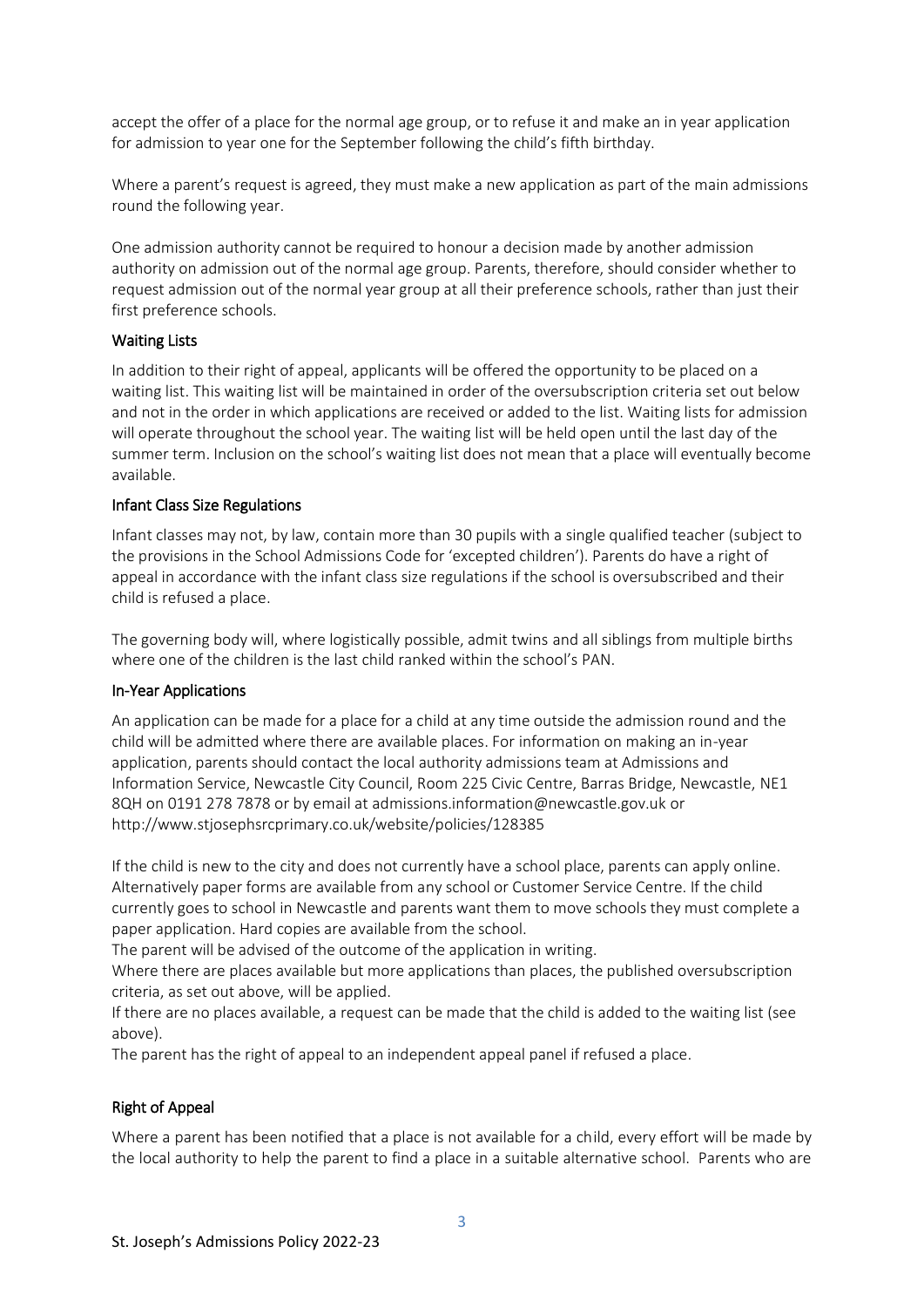refused a place have a statutory right of appeal. Further details of the appeals process are available by writing to the chair of governors at the school address.

#### Fair Access Protocol

The school is committed to taking its fair share of children who are vulnerable and/or hard to place, as set out in locally agreed protocols. Accordingly, outside the normal admission round the governing body is empowered to give absolute priority to a child where admission is requested under any local protocol that has been agreed by both the diocese and the governing body for the current school year. The governing body has this power, even when admitting the child would mean exceeding the published admission number (subject to the infant class size exceptions).

### Nursery

For children attending the school's nursery, application to the reception class of the school must be made in the normal way, to the home local authority. Attendance at the school's nursery does not automatically guarantee that a place will be offered at the school.

#### False evidence

The governing body reserves the right to withdraw the offer of a place or, where a child is already attending the school, the place itself, where it is satisfied that the offer or place was obtained by deception.

### Oversubscription Criteria

Where there are more applications for places than the number of places available, places will be offered according to the following order of priority.

*First priority in each category will be given to children who will have an older sibling attending the school in September 2022.*

- 1. Catholic looked after and previously looked after children. (see notes 2&3)
- 2. Catholic children who are resident in the parish of All Saints, Benwell (see note 3)
- 3. Other Catholic children. (see note 3)
- 4. Other looked after and previously looked after children. (see note 2)
- 5. Catechumens and members of an Eastern Christian Church. (see notes 4&5)
- 6. Children who will have an older sibling attending the school in September 2022\* (see note 9)
- 7. Children of a member of school staff who has been employed at the school for two or more years at the time at which application for admission to the school is made (see note 11)
- 8. Children of other Christian denominations whose membership is evidenced by a minister or faith leader. (see note 6)
- 9. Children of other faiths whose membership is evidenced by a minister or faith leader. (see note 7)
- 10. Any other children.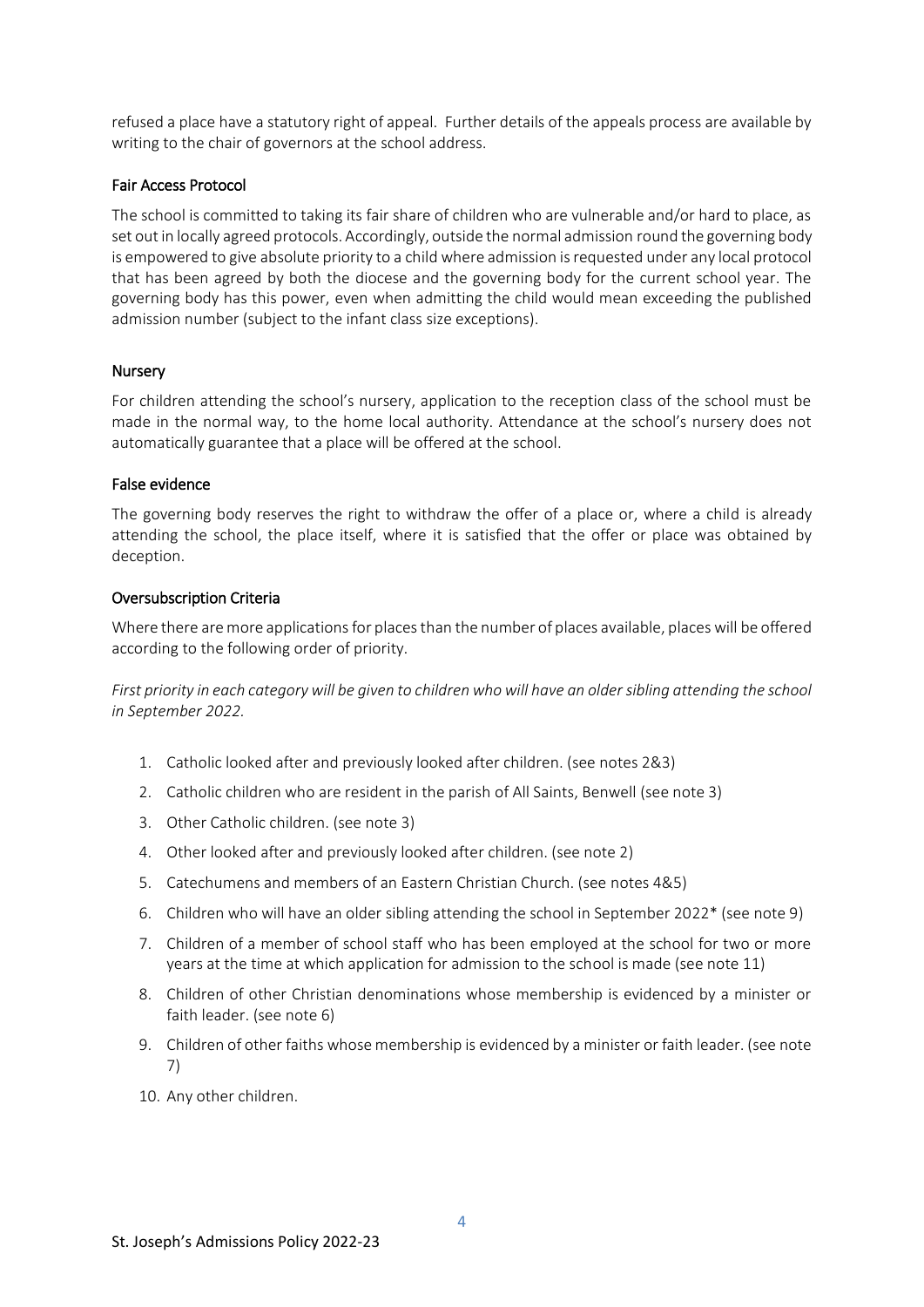# Tie Breaker

Where there are places available for some, but not all applicants within a particular criterion priority will be given to children living closest to the school determined by the shortest distance. Distance will be measured in a straight line from a single fixed central point at the school to a point in the centre of the home address of the child, using the Local Land and Property Gazetteer and British National Grid Easting and Northing coordinates.

In the event of distances being the same for two or more children where this would determine the last place to be allocated, random allocation will be carried out in a public place and supervised by a person independent of the school.

## *Notes and definitions*

- 1. An Education, Health and Care Plan is a plan made by the local authority under section 37 of the Children and Families Act 2014, specifying the special educational provision required for a child.
- 2. A looked after child has the same meaning as in section 22(1) of the Children Act 1989, and means any child who is (a) in the care of a local authority or (b) being provided with accommodation by them in the exercise of their social services functions (e.g. children with foster parents) at the time of making application to the school.

A previously looked after child is a child who was looked after, but ceased to be so because he or she was adopted, or became subject to a child arrangements order or special guardianship order. Included in this definition are those children who appear (to the governing body) to have been in state care outside of England and who ceased to be in state care as a result of being adopted.

3. 'Catholic' means a member of a Church in full communion with the See of Rome. This includes the Eastern Catholic Churches. This will normally be evidenced by a certificate of baptism in a Catholic Church or a certificate of reception into the full communion of the Catholic Church. For the purposes of this policy, it includes a looked after child living with a family where at least one of the parents is Catholic.

For a child to be treated as Catholic, evidence of Catholic baptism or reception into the Church will be required. Those who have difficulty obtaining written evidence of baptism should contact their Parish Priest who, after consulting with the Diocese, will decide how the question of baptism is to be resolved and how written evidence is to be produced in accordance with the law of the Church.

- 4. **Catechumen** means a member of the catechumenate of a Catholic Church. For the purposes of admissions this refers to the child on whose behalf the application is being made. This will normally be evidenced by a certificate of reception into the order of catechumens.
- 5. Eastern Christian Church includes Orthodox Churches, and is normally evidenced by a certificate of baptism or reception from the authorities of that Church. Those who have difficulty obtaining written evidence of baptism or reception should contact the Diocese who will decide how the question of baptism or reception is to be resolved and how written evidence is to be produced in accordance with the law of the Church.
- 6. Children of other Christian denominations means children who belong to other churches and ecclesial communities which, acknowledge God's revelation in Christ, confess the Lord Jesus Christ as God and Saviour according to the Scriptures, and, in obedience to God's will and in the power of the Holy Spirit commit themselves: to seek a deepening of their communion with Christ and with